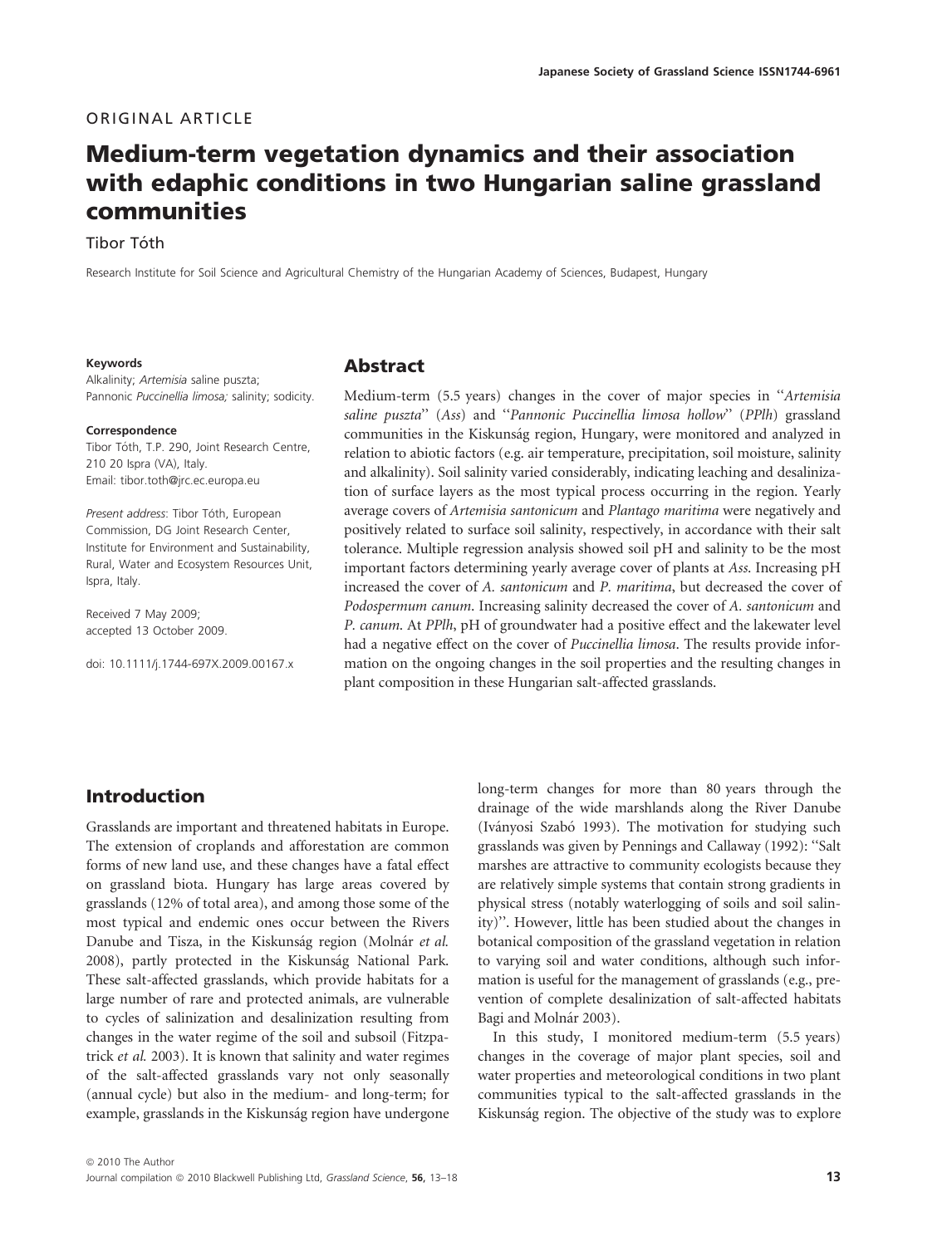how the grassland vegetation is associated with abiotic factors (e.g., soil salinity, soil alkalinity, sodicity, moisture content, air temperature and precipitation) in the medium term.

### Materials and methods

I conducted 67 monthly measurements between June 1997 and December 2002 for two plant communities; an ''Artemisia saline puszta" (Ass) community at Apaj (47°05'14.0"N,  $19^{\circ}05'54.7''$ E; 92 m above sea level [asl]) in a large saltaffected grassland and a ''Pannonic Puccinellia limosa hollow" (PPlh) community beside Zabszék saline lake (46°50′34.8″N, 19°10′17.1″E; 89 m asl). In each site, I established four replicate permanent  $1 \text{ m}^2$  quadrats inside an  $11 \times 11$  m plot with homogeneous typical vegetation, and nondestructively estimated botanical composition based on the green plant cover. The frequently occurring species (nomenclature according to Simon (1992)) in the Ass community were Festuca pseudovina Hack. ex Wiesb., Artemisia santonicum L. (ssp.), Bromus hordaceus L. ssp hordaceus, Plantago maritima L., Podospermum canum C. A. Mey., Puccinellia limosa (Schur.) Homberg. and Lepidium crassifolium W. et K., with the first five as the major species in terms of coverage. The major species of PPlh were P. limosa and Aster tripolium ssp. pannonicus (Jacq.) Soó. I recorded actual green cover for F. pseudovina and P. limosa, and the area covered between the extremes of the shoots for other species, such as A. santonicum. Plant species not usually found and with very low cover were not included in the evaluation.

Soil samples were taken from places randomly selected on each monthly measurement occasion, at intervals of 10 cm depth to the shallow groundwater (i.e., water table) level. Groundwater was also sampled. At PPlh, the level of the lakewater was measured and the lakewater was sampled. The soil samples were dried and passed through a 1 mm screen, and the water samples were filtered and put into refrigeration before analysis. Gravimetric soil moisture content was measured after oven-drying at 105°C. Basic soil parameters were determined in a 1.0 : 2.5 soil : distilled water suspension after an overnight rest. Soil electrical conductivity (EC, mS  $cm^{-1}$ ) and pH were determined using a conductometer and a combination glass electrode, respectively. Sodium ion activity was determined with an Na-selective electrode and a reference electrode, to produce pNa (negative logarithm of the sodium ion activity  $[$ mol  $L^{-1}$ ]). For water samples, EC and pH were determined.

The meteorological data were collected at the nearby Kecskemét station of the Hungarian Meteorological Service, from which monthly mean air temperature and total precipitation were calculated. Since the distance between the two

study sites is less than 30 km, the same meteorological data from the station were used for the sites.

Correlation analysis (Pearson correlation) and multiple regression analysis (stepwise variable selection) were performed to evaluate the relationships of the cover of the major plant species with abiotic factors (average air temperature, total precipitation, groundwater depth, lakewater level, groundwater and lakewater EC and pH, soil moisture content, EC [as an index of salinity], pNa [as an index of sodicity], pH [as an index of alkalinity] in each soil layer down to groundwater level). A correlation coefficient and an explanatory variable were interpreted significant at  $P < 0.05$ .

#### Results and discussion

#### Abiotic conditions

Compared with the long-term (1901–1950) averages of mean annual air temperature (10.3°C) and annual precipitation (506–517 mm based on data from three stations around Kecskemét, 70 km away), 1999 was a warm, humid year, 2000 was a warm, dry year, and 2002 was a warm year (Table 1, Figure 1b).

The average lakewater level at PPlh (Figure 1a) was 0.26 m lower than the altitude of the surface of the site. During the driest period, when the salinity of lakewater approached the concentration of seawater (data not shown), the level of lakewater was 0.55 m lower. On the other hand, the maximum level was 0.27 m above the surface of the site, when the data collection was suspended for 16 months in 1999–2000 due to waterlogging (Figure 1a) caused by extreme high precipitation (Table 1, Figure 1b).

The two study sites represented the most typical saltaffected habitats of the Kiskunság region, Hungary. The groundwater was shallower at the lakeside PPlh (0.95 m depth on average) than at the Ass site (1.62 m; Figure 1a), which agreed with the characteristic groundwater depths in Solonchak  $(\leq 1 \text{ m})$  and Solonetz  $(1.5-3 \text{ m})$  soils, respectively. Consequently, the soil moisture was higher at PPlh than at Ass (Figure 1d).

Table 1 Yearly mean air temperature and total precipitation

| Year | Air temperature $(°C)$ | Precipitation (mm) |
|------|------------------------|--------------------|
| 1997 | 10.45                  | 481                |
| 1998 | 10.98                  | 596                |
| 1999 | 11.21                  | 830                |
| 2000 | 11.71                  | 332                |
| 2001 | 10.70                  | 594                |
| 2002 | 11.79                  | 464                |
|      |                        |                    |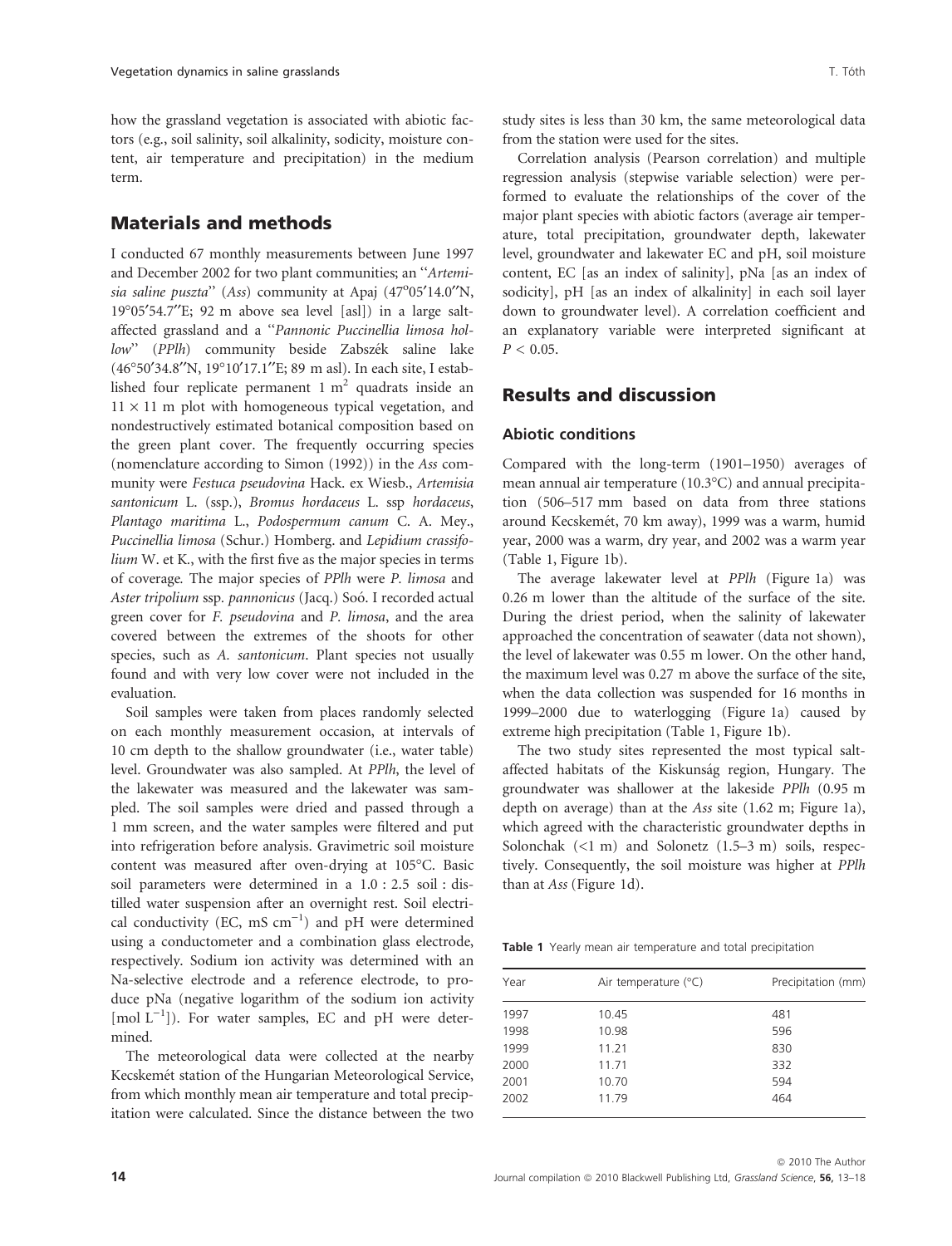

Figure 1 Variations in monthly abiotic properties at Artemisia saline puszta (Ass) and Pannonic Puccinellia limosa hollow (PPlh): (a) lakewater level and groundwater depth; (b) precipitation and air temperature; (c) electrical conductivity (EC 2.5) in the 0–40 cm soil layer; (d) moisture in the 0– 40 cm soil layer; (e) pH in the 0–40 cm soil layer; (f) pNa in the 0–40 cm soil layer. Months 1 (June)–7 (December), 8–19, 20–31, 32–43, 44–55 and 56–67 correspond to the years 1997, 1998, 1999, 2000, 2001 and 2002, respectively.

The soil salinity (EC) in the 0–40 cm layer tended to be higher at PPlh than at Ass (Figure 1c). A marked difference between the two sites was found in the vertical distribution of soil salinity (data not shown), that is, the salinity increased with soil depth (from 0–10 cm to 30–40 cm layers) at Ass, whereas the reverse took place at PPlh. The salinity in the top layer was three times higher at PPlh  $(5.3 \text{ mS cm}^{-1})$  than at Ass  $(1.8 \text{ mS cm}^{-1})$ . Furthermore, at

Ass, there was an increasing tendency in the salinity in the 20–30 cm and 30–40 cm layers across the study period (data not shown). Because the salinity difference between the top and bottom layers shows the degree of leaching in the profile, the results indicate the progress of soil transformation from Solonchak (highest salinity at the soil surface) into Solonetz (higher salinity in deeper layers) at the Ass site. This is further evidenced by the significantly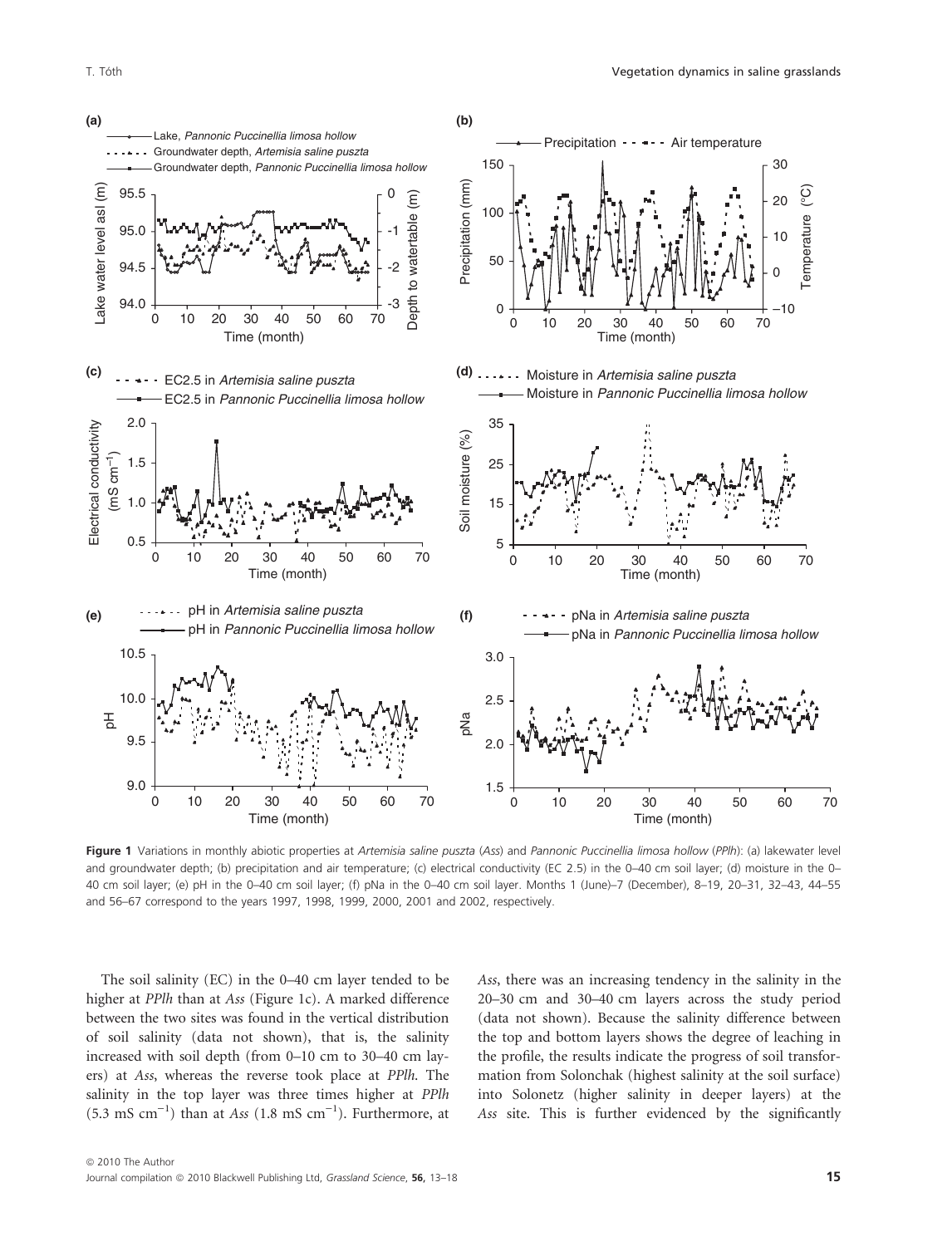



Figure 2 Variations in monthly green cover percentage of (a) F. pseudovina, (b) A. santonicum, (c) B. hordaceus, (d) P. maritima and (e) P. canum at Artemisia saline puszta, and (f) P. limosa and (g) A. tripolium at Pannonic Puccinellia limosa hollow.

increasing trend in pNa value in the 0–40 cm layer during the study (Figure 1f). The drop in groundwater level resulted in deeper leaching by the precipitation and caused desalinization of earlier Solonchak soils, as it was documented by Harmati (2000) during 34 years of observations in a nearby area.

The average soil pH in the 0–40 cm layer was higher at the lakeside PPlh site (10.0) than at Ass (9.6; Figure 1e). The decreasing tendency for pH (Figure 1e) and increasing tendency for pNa (Figure 1f) in the 0–40 cm soil at PPlh across the study period may be related to the waterlogging of the site. The rising lakewater level provided leaching water with low salinity, sodicity and alkalinity, and consequently the soil pH and Na concentration decreased.

For water quality (data not shown), lakewater pH showed a positive linear relationship with EC (data not shown),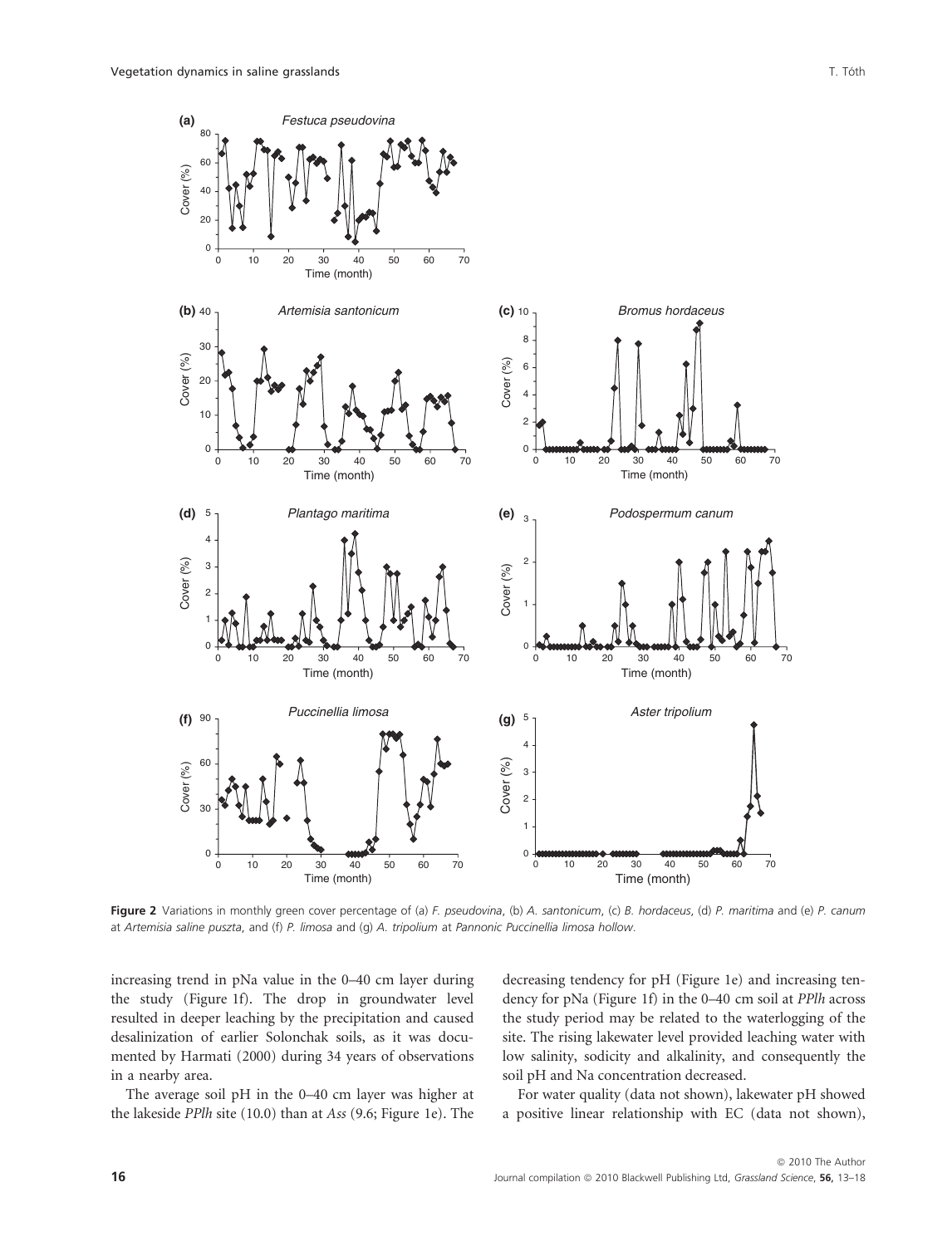since the dilution of the lakewater by precipitation resulted in the lower dominance of carbonates (Dvihally 1960; Tóth et al. 2003). The salinity of groundwater was only slightly higher at Ass  $(4 \text{ mS cm}^{-1})$  than at PPlh  $(3.2 \text{ mS cm}^{-1})$ probably due to the lesser diluting effect of atmospheric water. During the study period, extreme low salinity values were observed in one winter and were related to shallow groundwater and the diluting effect of atmospheric precipitation. Opposite to the soil, the pH of groundwater was higher at Ass (8.7) than at PPlh (8.2), since it fluctuated in the more saline layers at the Ass site (Solonetz) and the less saline layers at the PPlh site (Solonchak).

#### Plant cover

Across the study period, there was a decreasing tendency in the cover of A. santonicum (Figure 2b), whereas the reverse trend was observed for P. maritima (Figure 2d) and P. canum (Figure 2e). The cover of A. santonicum (Figure 2b) and P. maritima (Figure 2d) showed a clear annual periodicity, whereas the other species lacked a clear annual cycle. The total vegetation cover was higher at Ass than at PPlh, as shown by the cover of the major component species. The higher species number and total vegetation cover at Ass is taken to reflect that lower salinity and alkalinity of the

Table 2 Correlation coefficients of yearly average cover of Artemisia santonicum and Plantago maritima with soil properties over 5 years

| Soil property    | Artemisia santonicum | Plantago maritima |
|------------------|----------------------|-------------------|
| Salinity 0-10 cm | $-0.917$             | 0.882             |
| pH 0-10 cm       | 0.927                |                   |
| pH 10-20 cm      | 0.995                | $-0.894$          |
| pNa 0-10 cm      | $-0.954$             |                   |
| pNa 10-20 cm     | $-0.986$             | 0.933             |

All correlations are significant at  $P < 0.05$  ( $n = 5$ ).

Table 3 First two variables incorporated into a regression equation predicting yearly average cover of main species in two plant communities

surface layer of Solonetz soil at this site allowed growth of relatively low salt-tolerant plants as well as salt-tolerant plants.

Bagi (1988, 1989) reported occurrence and spread of Gypsophila muralis L. and B. hordaceus with the development of Solonetz from Solonchak soil at the Ass site. However, there was no occurrence of G. muralis and no increase in B. hordaceus (Figure 2c) during the study. In a sodic grassland in Tiszántúl region, Précsényi (1975) found variation in the biomass ratio of A. santonicum and F. pseudovina among three samplings in a year. However, the cover ratio calculated for the same species did not show significant variation among the five consecutive years in the present study. The reason for such inconsistency needs further research.

#### Association between plant cover and abiotic conditions

The cover of A. santonicum and P. maritima, two of the five major species at the Ass site, was significantly associated with soil salinity, pH and pNa, showing opposite relationships to the abiotic factors (Table 2). The negative and positive correlations of A. santonicum and P. maritima with salinity are taken to reflect their low and high salt tolerance, respectively. Although none of the major species at the PPlh site, P. limosa and A. tripolium, showed significant correlations with abiotic parameters, there was a significant relationship between the cover of P. limosa and salinity of the surface layer when data from the year 2000 (null cover due to waterlogging) was excluded ( $n = 4$ ):

Cover of *P. limosa* = exp[0.033 + 2.321  
× (EC2.5 in 0 – 10 cm layer)]  

$$
R2 = 0.935, P < 0.05
$$

Multiple regression analysis showed soil pH and salinity to be the most important factors determining yearly average cover of plants at the Ass site (Table 3). Increasing pH

| Community            | Species       | First variable             | Second variable       |
|----------------------|---------------|----------------------------|-----------------------|
| Artemisia saline     | F. pseudovina |                            |                       |
| puszta               | A. santonicum | pH 10-20 cm (+)            | EC 10-20 cm $(-)$     |
|                      | B. hordaceus  |                            |                       |
|                      | P. maritima   | $p$ Na 10-20 cm $(+)$      | pH 30-40 cm (+)       |
|                      | $P.$ canum    | pH 30-40 cm (-)            | EC 20-30 cm $(-)$     |
| Pannonic Puccinellia | P. limosa     | $pH$ of ground water $(+)$ | Lakewater level $(-)$ |
| limosa hollow        | A. tripolium  |                            |                       |

Based on the stepwise variable selection algorithm ( $n = 5$ ).

The effect  $(+,$  positive;  $-$ , negative) is shown in parentheses.

 $\rightarrow$  indicates incorporation of no variables, and thus failure of stepwise regression.

 $\rightarrow$  EC, electrical conductivity; pNa, negative logarithm of sodium ion activity.